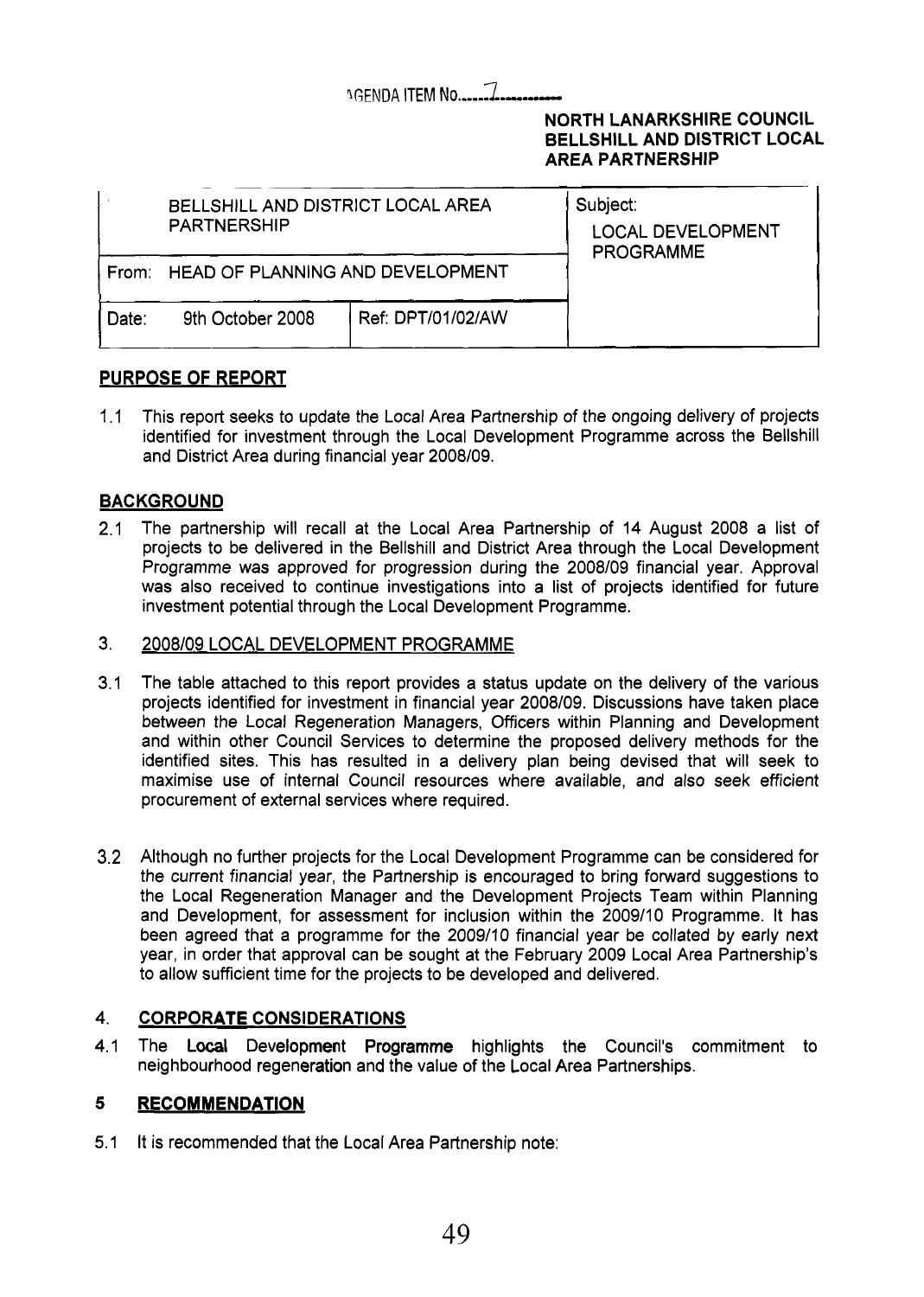- (i) The progress in relation to the delivery of the projects listed in the attached Appendix by the Executive Director of Environmental Services through the Local Development Programme
- (ii) that further progress be reported to future meetings of the **LAP**

**PATRICK J KELLY HEAD OF PLANNING** & **DEVELOPMENT**  Local Government Access to information Act: for further information about this report, please contact Alison Williamson on 01236 616 374 (12 **September 2008)**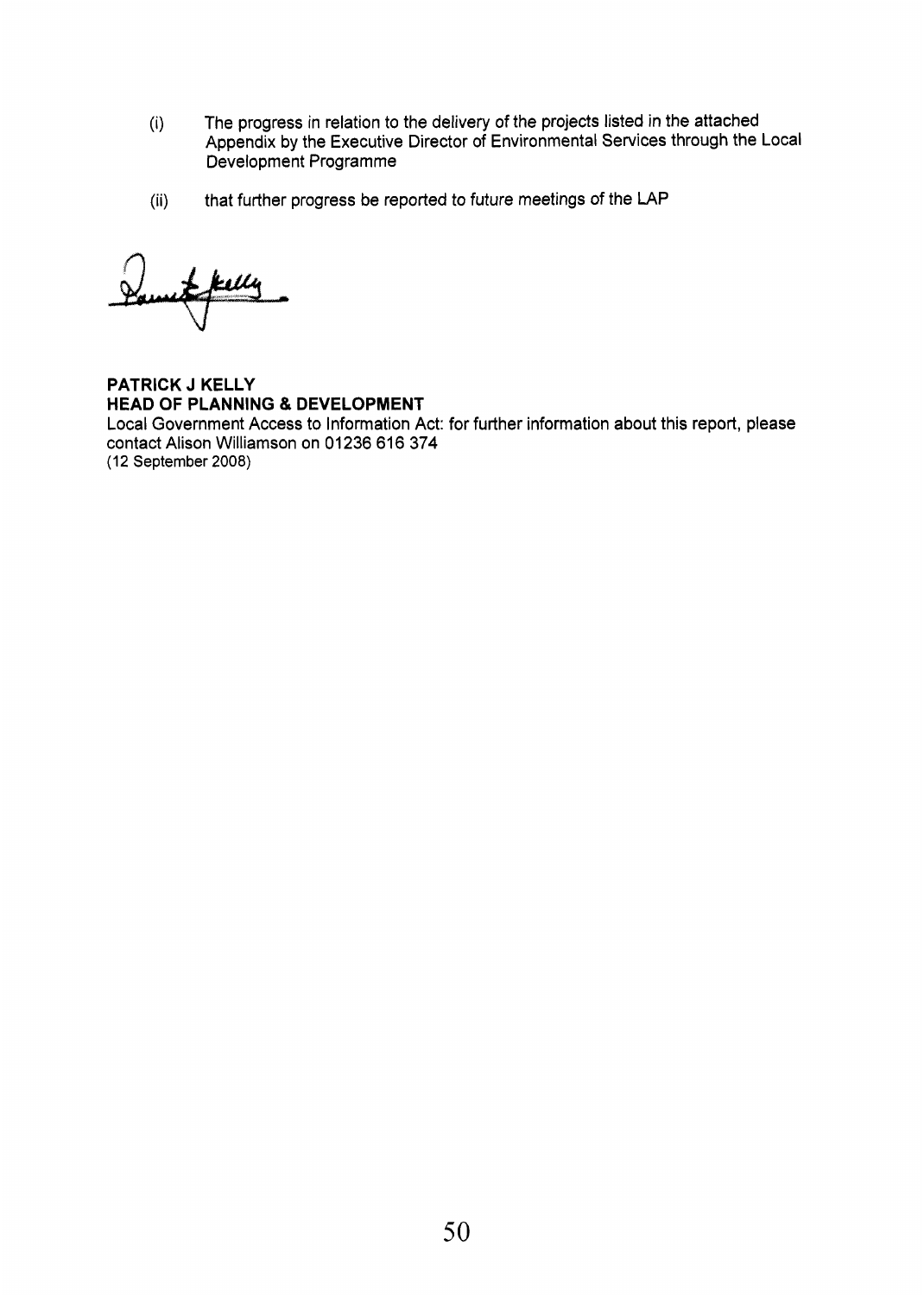# **Bellshill and District Local Area Partnership: List of Projects 2008-09**

| <b>Site and Address</b>                             | <b>Proposed Delivery</b><br><b>Method</b>                     | <b>Status</b>             | <b>Description of Proposals</b>                                                                                                                                                                                                                                                                                                                                                                                                                                                |
|-----------------------------------------------------|---------------------------------------------------------------|---------------------------|--------------------------------------------------------------------------------------------------------------------------------------------------------------------------------------------------------------------------------------------------------------------------------------------------------------------------------------------------------------------------------------------------------------------------------------------------------------------------------|
| Bellshill: Gardenside /<br><b>Vincent Court</b>     | <b>External Contract</b>                                      | <b>Design Stage</b>       | Appropriate redesign of the lane between Vincent Court and Philip<br>Court to address the issues raised, with investigation of associated<br>lighting if appropriate.                                                                                                                                                                                                                                                                                                          |
| <b>Bellshill:</b><br>Warnock<br>Crescent            | <b>External Contract</b>                                      | <b>Design Stage</b>       | Construction of a hard surface overrun with renewed kerbs for the<br>grassed area in the centre of Warnock Crescent to allow for<br>overrun of Bin Lorries.                                                                                                                                                                                                                                                                                                                    |
| <b>Birkenshaw: Sixth Street</b>                     | <b>External Contract</b>                                      | Design Stage              | Appropriate improvements to the tiled embankment at Sixth Street<br>by the previous stepped access into the retail park to address the<br>issues raised.                                                                                                                                                                                                                                                                                                                       |
| Fallside: Fallside Primary<br>School (area to rear) | North Lanarkshire Council<br><b>Corporate Services</b>        | Financial<br>contribution | Removal of a fence and shelter at the rear of Fallside Primary<br>School to address issues of graffiti and anti social behaviour.                                                                                                                                                                                                                                                                                                                                              |
| <b>Holytown: Memorial</b><br>Gardens                | Engagement of Landscape<br>Architect and external<br>contract | Community<br>Consultation | TGP Landscape Architects have devised two sketch options for the<br>improvement of the Holytown Memorial Gardens site, focussed on<br>enhancing the situation of the war memorial in relation to the<br>gardens area. A consultation exercise with key local stakeholders is<br>underway to determine the preferred option for improvement of the<br>site, before progressing to detailed design. The delivery of works<br>will require to be phased over two financial years. |
| Holytown: Olive Court                               | North Lanarkshire Council<br><b>Grounds Maintenance</b>       | Design Stage              | Resurfacing and the construction of marked parking bays in the<br>parking area to the rear of Olive Court.                                                                                                                                                                                                                                                                                                                                                                     |
| Holytown: Shirrel Burn                              | North Lanarkshire Council<br><b>Grounds Maintenance</b>       | Design Stage              | The improvement of the large area of open space between Shirrel<br>Road and Loanhead Road. This is a large scale project that<br>requires input from other funding sources and Council Services.<br>Improved landscaped management and accessibility to be<br>delivered this financial year.                                                                                                                                                                                   |
| <b>Mossend: Milnwood Drive</b>                      | North Lanarkshire Council<br><b>Grounds Maintenance</b>       | Design Stage              | Appropriate redesign of this former garage site to improve local<br>environmental quality and functionality of the space.                                                                                                                                                                                                                                                                                                                                                      |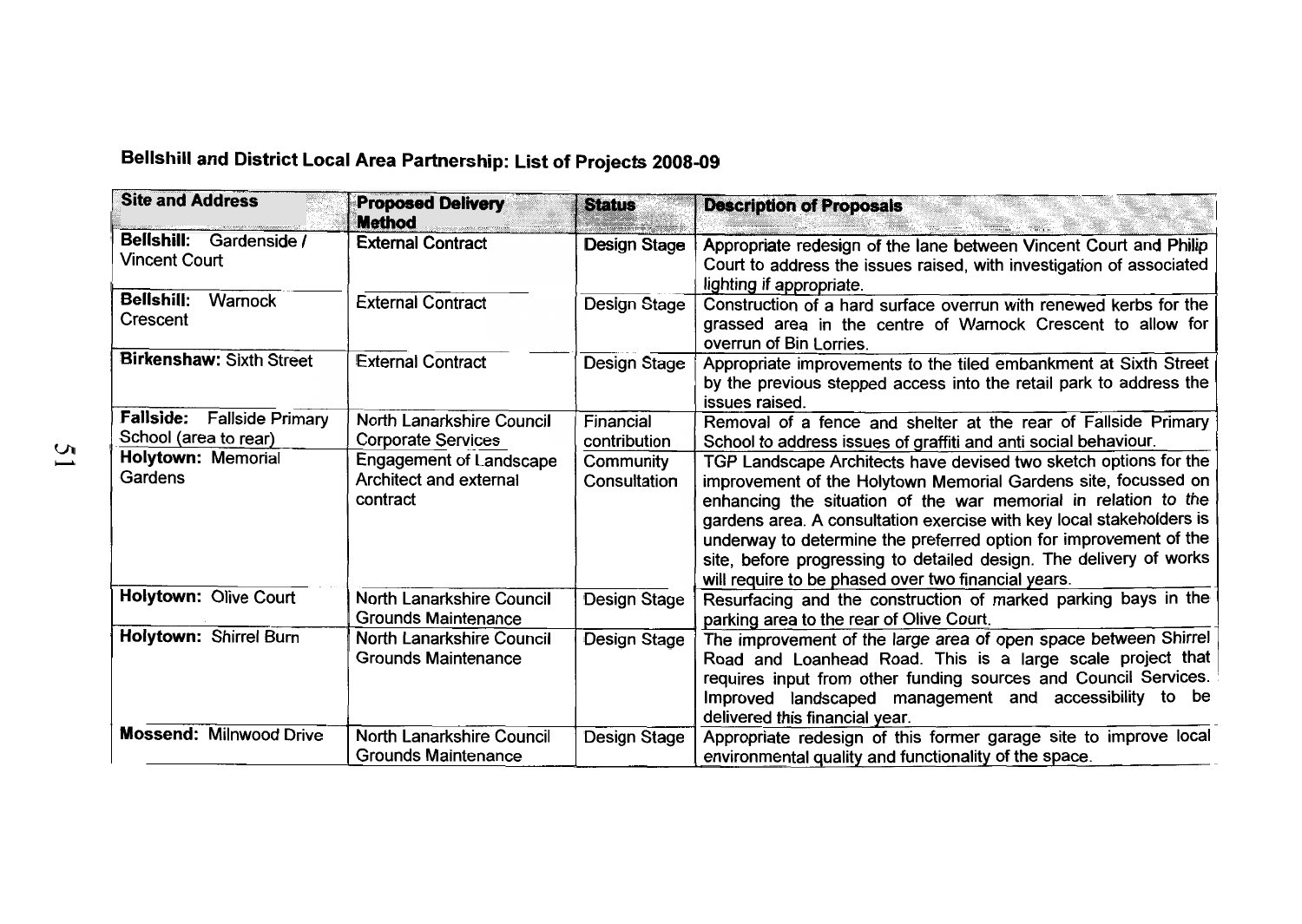| <b>Site and Address</b>                                              | <b>Proposed Delivery</b><br><b>Method</b>               | <b>Status</b>       | <b>Description of Proposals</b>                                                                                                                                                                                                                                                                           |
|----------------------------------------------------------------------|---------------------------------------------------------|---------------------|-----------------------------------------------------------------------------------------------------------------------------------------------------------------------------------------------------------------------------------------------------------------------------------------------------------|
| <b>Mossend: Orbiston Drive</b>                                       | North Lanarkshire Council<br>Roads and Transportation   | Design Stage        | The provision of parking lay-bys for properties on Orbiston Drive to<br>improve amenities for residents.                                                                                                                                                                                                  |
| <b>Orbiston: The Jewell</b><br>Scheme                                | North Lanarkshire Council<br><b>Estates Maintenance</b> | Design Stage        | A scheme of landscape improvement and rationalisation has been<br>devised. Works will involve the removal of inappropriate and over<br>mature soft landscaped areas and establishment of attractive hard<br>landscaping to improve visibility, safety and environmental amenity<br>in the targeted areas. |
| <b>Orbiston: Raewell Crescent</b>                                    | <b>External contract</b>                                | <b>Design Stage</b> | Amendments to the existing path layout to promote better<br>connections between houses in Raewell Crescent and the bus stop<br>as well as general small-scale environmental improvements such<br>as resurfacing existing paths and better quality planting.                                               |
| <b>Uddingston: First Avenue</b>                                      | North Lanarkshire Council<br><b>Estates Maintenance</b> | Design Stage        | Appropriate improvements to the path and wall adjacent to the area<br>of open space at First Avenue as well as the lane at the rear of<br>First Avenue properties to address the issues raised by local<br>residents, Councillors and the Police and improve the functionality<br>of the spaces.          |
| <b>Viewpark: Fitness Centre</b>                                      | <b>Financial Contribution only</b>                      |                     | Financial contribution only for Viewpark Fitness Centre.                                                                                                                                                                                                                                                  |
| Viewpark: Juniper Road/<br><b>Burnhead Street (Gala Day</b><br>park) | North Lanarkshire Council<br><b>Grounds Maintenance</b> | Design Stage        | Removal of the fence along the perimeter of the Gala Day park on<br>Juniper Road and Burnhead Street in order to improve access to<br>the park.                                                                                                                                                           |
| Viewpark: Land adjacent to<br>St Columba's Club Hall                 | North Lanarkshire Council<br><b>Grounds Maintenance</b> | Design Stage        | Appropriate landscape works to enhance the appearance of the<br>ground adjacent to St Columba's Club Hall along with resurfacing<br>the current footpath.                                                                                                                                                 |
| Viewpark: Myrtle Road                                                | North Lanarkshire Council<br><b>Grounds Maintenance</b> | Design Stage        | Appropriate redesign of the former lock up site- works include<br>general tidying up and the removal of dumping and overgrown<br>vegetation as well as the removal of the bases of former garages.                                                                                                        |
| Viewpark: Viewpark Glen                                              | <b>Financial Contribution only</b>                      |                     | In conjunction with other Council Services, such as Conservation<br>and Greening and Grounds Maintenance, and Central Scotland<br>Forest Trust, particular issues or locations within the Viewpark Glen                                                                                                   |